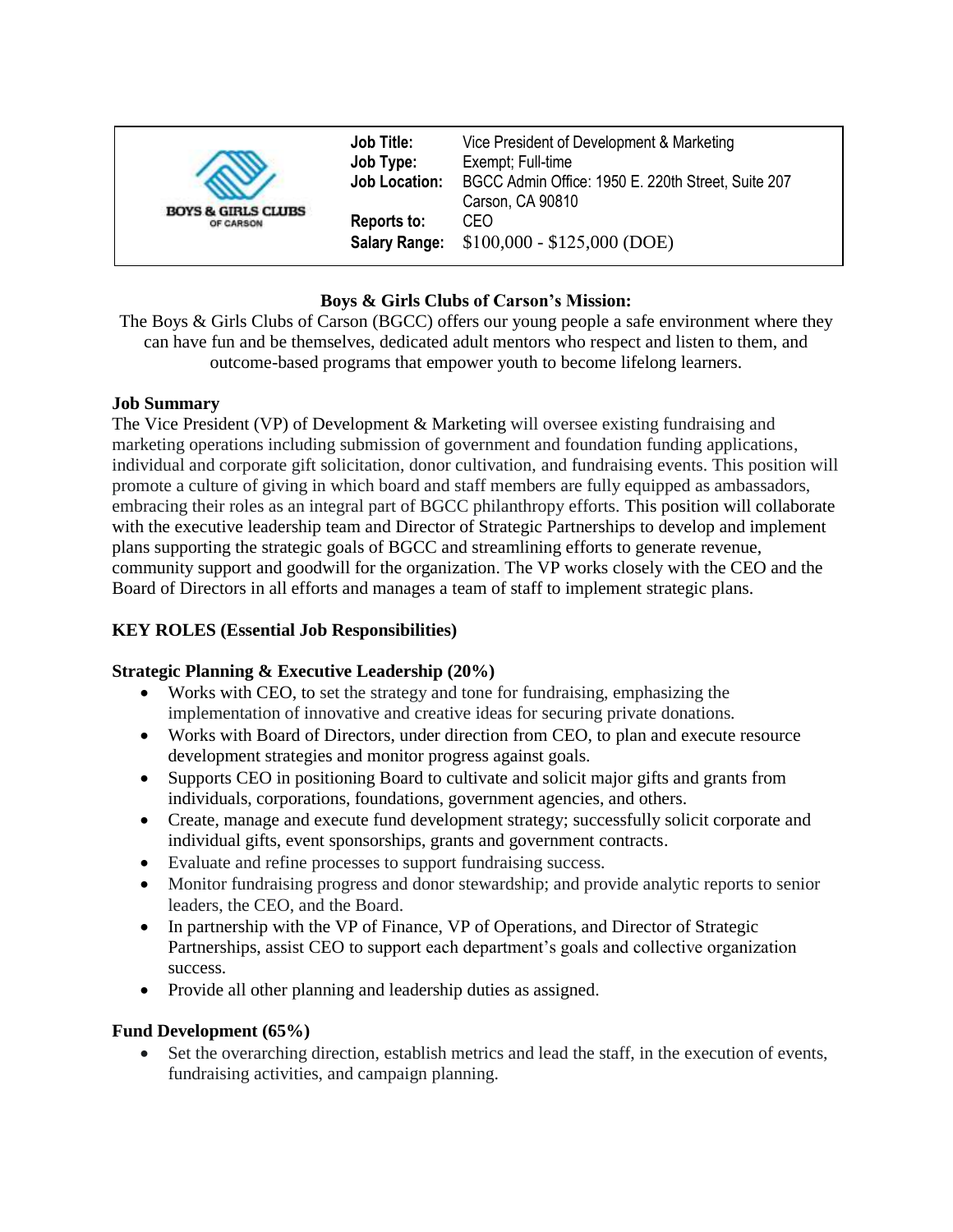- Working with the development team, see that plans are implemented, goals achieved, timely reports generated, and information shared.
- Work closely with the Board to inspire greater participation in advancement efforts while capitalizing on board member's resources, talents and networks.
- In partnership with CEO and Board of Directors, increase current funding from private sources and be relentless in developing new and more diverse sources of revenue emphasizing major gifts.
- Lead and participate in the solicitation efforts of targeted individuals and corporations.
- Exercise diplomatic persistence in the cultivation of donors.
- Provide oversight and strategic direction for government and foundation support for government funding applications and compliance related to private grants.
- Create and continue to expand a planned giving program.
- Direct capital campaigns and major gift fundraising drives.
- Mentor, manage, and maximize the productivity of Development team.

### **Community Engagement & Marketing (15%)**

- Raise BGCC's profile and strengthen its reputation among donors, constituents, volunteers, organizational partners, other key stakeholders and the general public.
- Work closely with the Development Manager to build greater visibility through digital communications, social media and other cultivation tools.
- Represent the BGCC at community convenings, seek public speaking opportunities for BGCC, and ensure Club representation at regional events as aligned with organization priorities.
- Direct creation of all collateral to support organization strategy, including but not limited to direct mail, event materials, program flyers, website, and social media.
- Represent the organization in the community as appropriate.
- Perform additional duties as assigned.

#### Relationships

**Internal:** Maintains close, daily contact with CEO and development department to receive/provide information, strategize, discuss issues, and advise/counsel. Maintains regular contact with volunteers, including Board of Directors, to strategize and propel the donor program.

**External:** Maintains close contact with donors, prospective donors and community organizations in order to initiate and guide the fundraising and donor process.

#### Skills/Knowledge Required

- Bachelor Degree required, graduate degree strongly preferred.
- A minimum of five (5) years' experience in special event planning, fundraising and management, with proven success in event management and growth.
- A proven record providing innovative oversight of a fundraising department is necessary for this individual, along with possessing a gift for cultivating, securing and stewarding major gifts.
- Demonstrated working knowledge of all areas of fundraising including major gifts, corporate and foundation grants, crowdfunding, and sponsorship.
- Demonstrated knowledge of database management and development systems and an ability to manage and track funding prospects and potential donors. Experience with DonorPerfect is a plus.